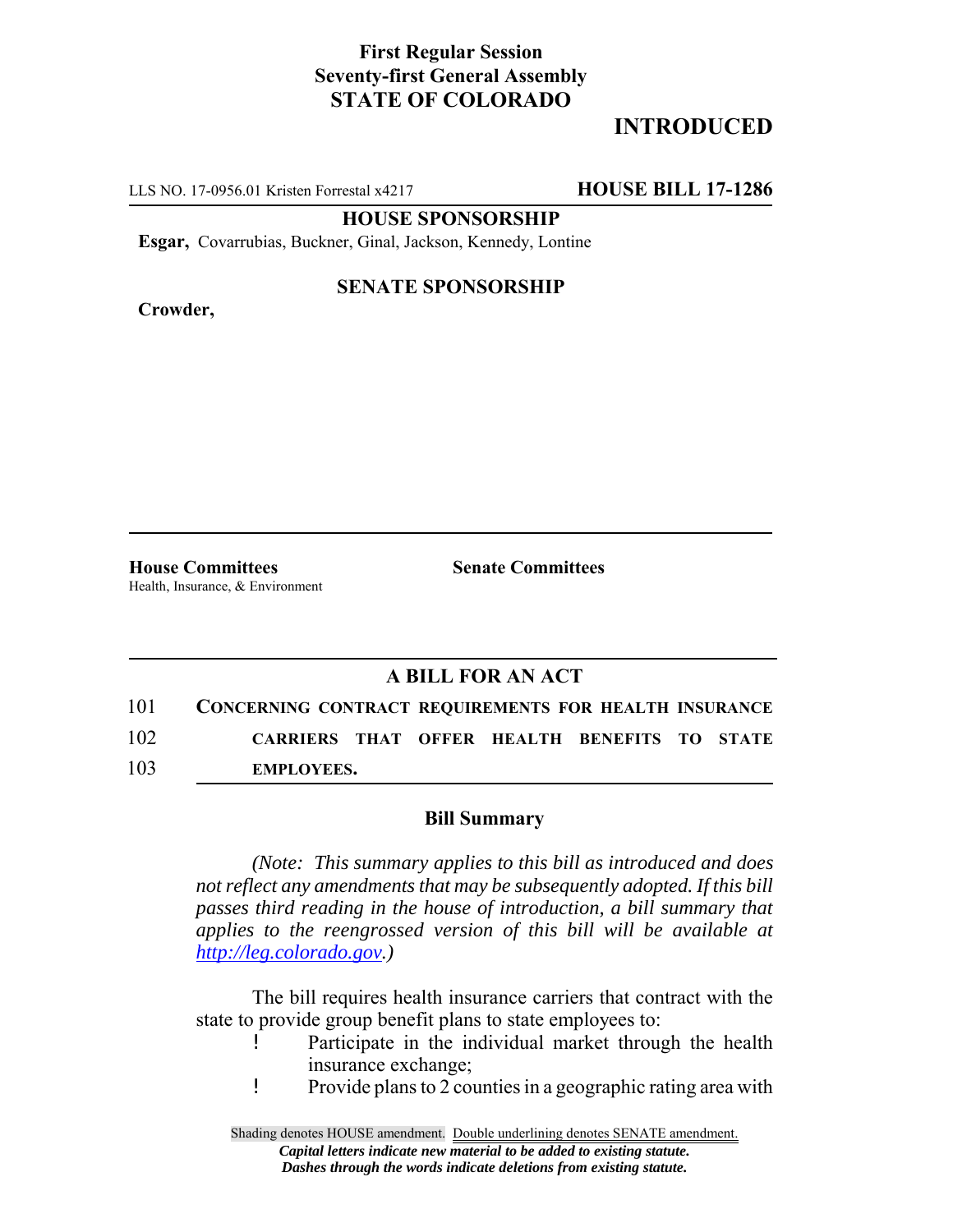the highest premiums; and

! Participate in medicaid, the children's basic health plan, and specific grant programs.

 *Be it enacted by the General Assembly of the State of Colorado:* **SECTION 1.** In Colorado Revised Statutes, 24-50-605, **amend** (2)(e); and **add** (2)(f), (2)(g), (2)(h), (2)(i), and (2)(j) as follows: **24-50-605. Group benefit plans - specifications - contracts.** (2) (e) Financial data will be available to be inspected or copied by any employee at the offices of the director, except for proprietary and confidential information of carriers and information regarding specific employees. The director shall not enter into contracts with carriers that do 9 not comply with paragraphs (c) to (e) of this subsection (2). (f) EACH CONTRACT THAT IS ENTERED INTO WITH A CARRIER OR THIRD-PARTY ADMINISTRATOR MUST INCLUDE A REQUIREMENT THAT THE CARRIER OR THIRD-PARTY ADMINISTRATOR: (I) OFFER HEALTH BENEFIT PLANS IN THE INDIVIDUAL MARKET IN COLORADO UNLESS THE CARRIER OR THIRD-PARTY ADMINISTRATOR IS BARRED FROM DOING SO UNDER FEDERAL LAW, REGULATION, OR REQUIREMENTS BECAUSE THE CARRIER OR THIRD-PARTY ADMINISTRATOR EXITED THE MARKET BEFORE JANUARY 1, 2017. THE CARRIER OR THIRD-PARTY ADMINISTRATOR SHALL OFFER INDIVIDUAL HEALTH BENEFIT PLANS THROUGH A WHOLLY OWNED SUBSIDIARY UNTIL THE TIME AS IT IS 20 NO LONGER BARRED FROM THE MARKET BY FEDERAL REQUIREMENTS. THE CARRIER OR THIRD-PARTY ADMINISTRATOR SHALL OFFER INDIVIDUAL HEALTH BENEFIT PLANS THROUGH THE HEALTH BENEFIT EXCHANGE CREATED IN SECTION 10-22-104 OR THROUGH ANY SUCCESSOR ENTITY. (II) OFFER HEALTH BENEFIT PLANS IN AT LEAST TWO COUNTIES IN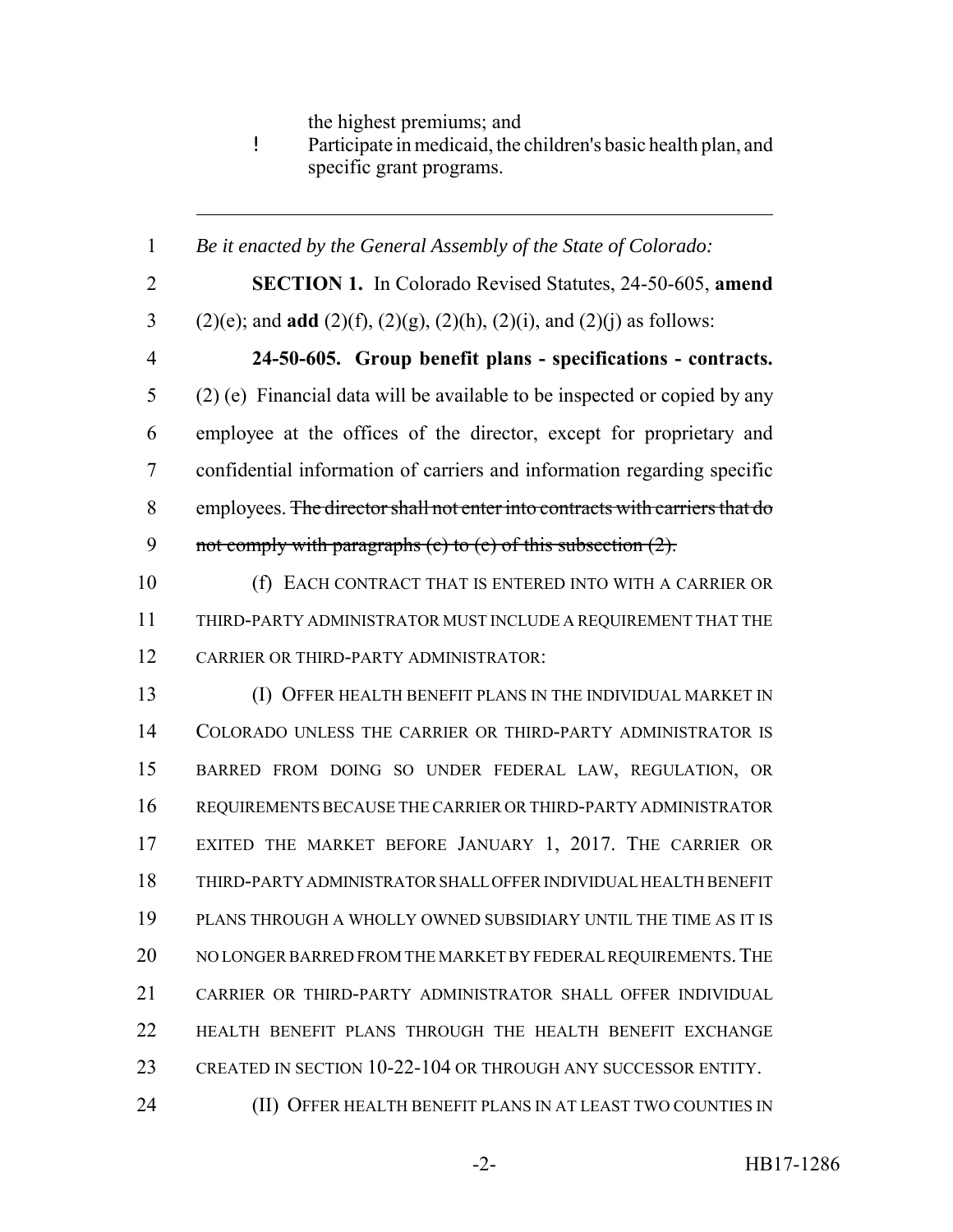THE GEOGRAPHIC RATING AREA WITH THE HIGHEST AVERAGE PREMIUMS ON THE INDIVIDUAL MARKET, AS DETERMINED BY THE COMMISSIONER OF INSURANCE. THE PLANS OFFERED MUST INCLUDE:

 (A) ONE PLAN THAT HAS BENEFITS AND A COST-SHARING STRUCTURE SUBSTANTIALLY SIMILAR TO THE BENEFITS AND COST-SHARING STRUCTURE IN A GROUP BENEFIT PLAN THE CARRIER OR THIRD-PARTY ADMINISTRATOR OFFERS TO STATE EMPLOYEES;

**(B)** ONE PLAN THAT HAS BENEFITS THAT ARE SUBSTANTIALLY SIMILAR TO THE BENEFITS IN A GROUP BENEFIT PLAN THE CARRIER OR THIRD-PARTY ADMINISTRATOR OFFERS TO STATE EMPLOYEES, BUT WITH A DIFFERENT COST-SHARING STRUCTURE; AND

 (C) ONE PLAN THAT IS SIGNIFICANTLY LESS EXPENSIVE, IN TERMS OF MONTHLY PREMIUMS, THAN THE PLANS OFFERED UNDER SUBSECTIONS 14 (2)(f)(II)(A) AND (2)(f)(II)(B) OF THIS SECTION.

 (g) EACH CARRIER OR THIRD-PARTY ADMINISTRATOR MUST MEANINGFULLY PARTICIPATE, AS DEFINED BY RULE OF THE DEPARTMENT OF HEALTH CARE POLICY AND FINANCING, IN MEDICAID OR THE CHILDREN'S 18 BASIC HEALTH PLAN, AS DEFINED IN SECTION 25.5-8-103 (2). AS DEFINED, MEANINGFUL PARTICIPATION MUST INCLUDE:

**(I) (A) PARTICIPATION IN THE PROGRAMS DESCRIBED IN SECTION** 25.5-5-415 AND AUTHORIZED IN SECTION 25.5-1-205;

 (B) PARTICIPATION IN THE ACCOUNTABLE CARE COLLABORATIVE PROGRAM IN THE DEPARTMENT OF HEALTH CARE POLICY AND FINANCING OR ITS SUCCESSOR PROGRAM; OR

 (C) PARTICIPATION AS A MANAGED CARE ORGANIZATION IN THE 26 CHILDREN'S BASIC HEALTH PLAN AS DEFINED IN SECTION 25.5-8-103 (2); OR